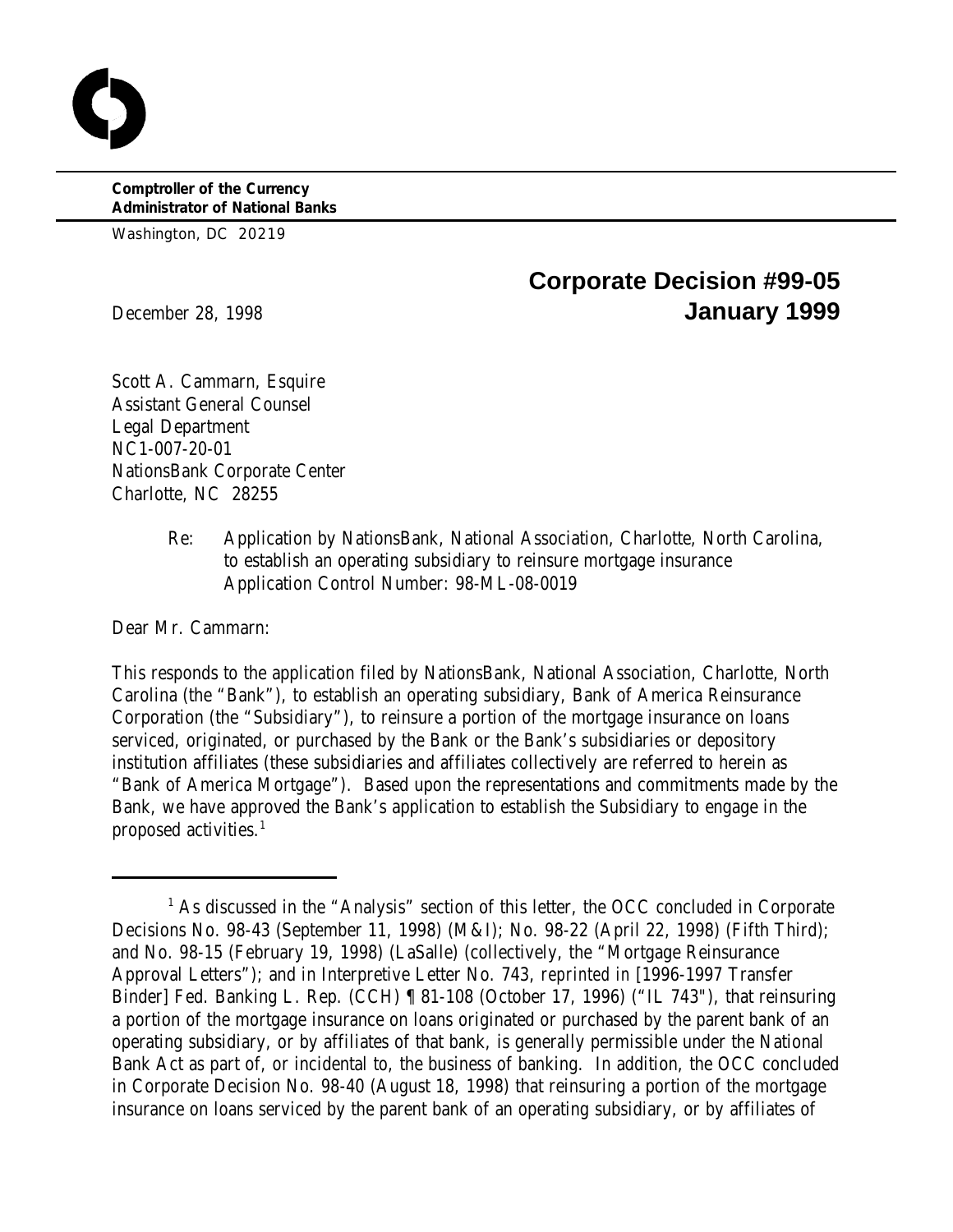# **BACKGROUND**

## **A. Mortgage Insurance Generally**

Mortgage insurance protects an investor holding a mortgage loan against default by the mortgagor. Banks and mortgage lenders generally require that borrowers obtain mortgage insurance from third-party mortgage insurers on low down payment loans.<sup>2</sup>

Mortgage insurance has played a vital role in helping low and moderate-income families become homeowners by allowing families to buy homes with less cash. Mortgage insurance also has expanded the secondary market for low down payment mortgages and the funding available for these loans. Government sponsored enterprises such as the Federal National Mortgage Association and the Federal Home Loan Mortgage Corporation, and most other purchasers in the secondary market, typically will not consider purchasing low down payment conventional loans unless the loans have mortgage insurance. Secondary market purchases of low down payment loans with mortgage insurance helped fuel the expansion in home construction and sales during the 1970s and 1980s, aiding many first-time and other home buyers.<sup>3</sup>

## **B. The Proposed Reinsurance Activities**

# **1. The Reinsurance Relationship Generally**

Under the Bank's proposal, the Subsidiary will enter into reinsurance agreements<sup>4</sup> with a number of unaffiliated insurance carriers that issue mortgage insurance on mortgage loans

<sup>3</sup> See Mortgage Insurance Companies of America 1995-1996 Fact Book.

<sup>4</sup> Reinsurance is a process whereby an original insurer reduces its underwriting risk by passing all or part of this risk on to another insurance company. The first underwriter may retain only a portion of the risk and reinsure the balance with a second company that then owns the cash flow and assumes that portion of the risk. *See* 13A John Alan Appleman & Jean Appleman, Insurance Law and Practice § 7681 (1976).

that bank, is also permissible under the National Bank Act as part of, or incidental to, the business of banking.

 $2^{\circ}$  For purposes of this letter, "low down payment loans" are those loans with down payments of less than 20 percent of the property's value, or loans with loan-to-value ratios in excess of 80 percent.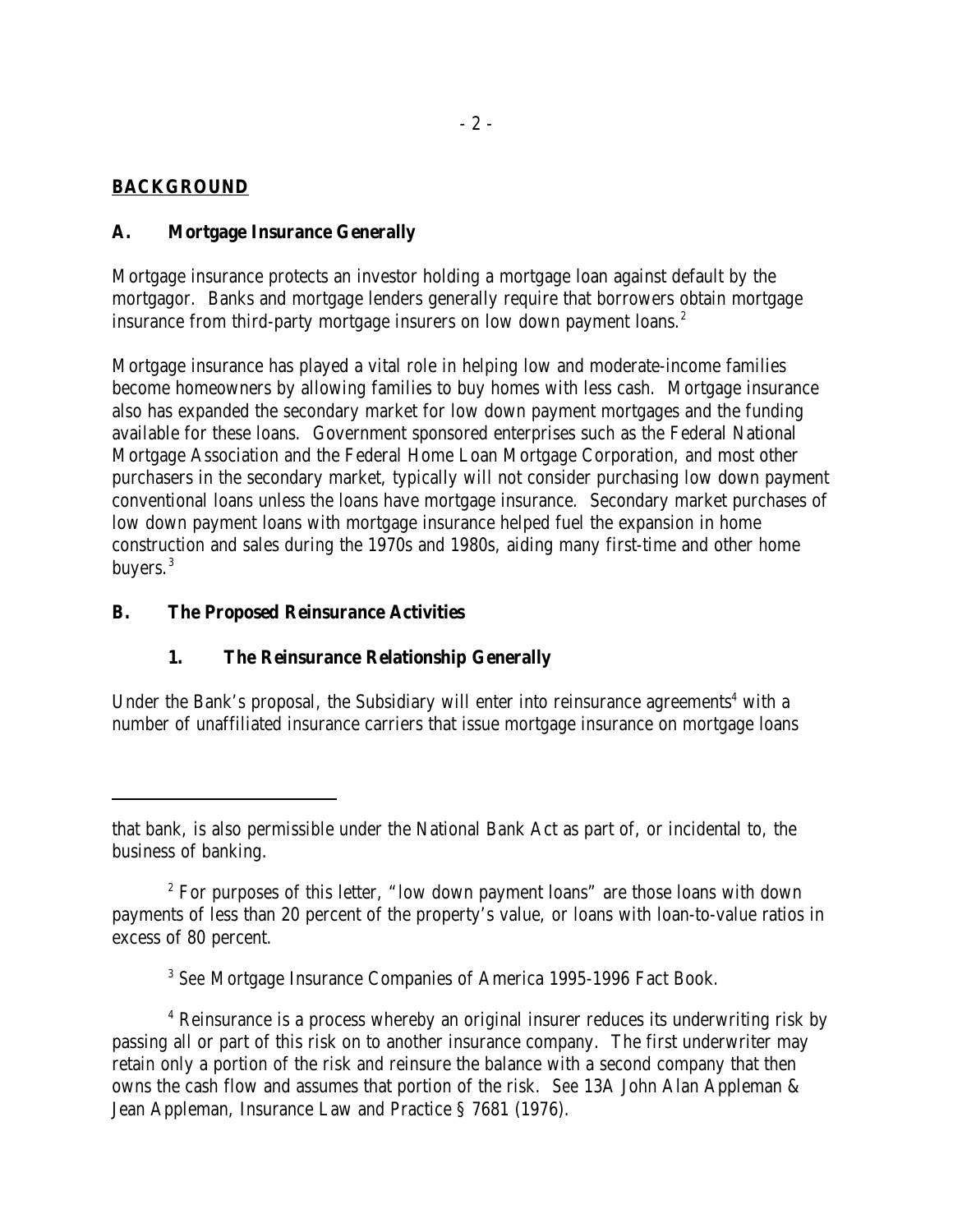originated, purchased or serviced<sup>5</sup> by the Bank or Bank of America Mortgage. Under the Bank's proposal, therefore, the Subsidiary is agreeing to accept from a mortgage insurer a portion of the risk of default associated with certain mortgage loans serviced, made, or purchased by the Bank or Bank of America Mortgage. In return for accepting risk of default, the Subsidiary will receive a share of premiums paid under reinsurance agreements between the Subsidiary and one or more primary mortgage insurers (each an "Insurer").<sup>6</sup>

When a foreclosure commences, the investor reimburses the Bank or Bank of America Mortgage for the amount of funds advanced by the Bank or Bank of America Mortgage for delinquent payments. However, the Bank and Bank of America Mortgage still incur additional costs when a borrower defaults because they must advance payments without collecting from the borrower for a period of time, and must attempt to collect the delinquent loan and write-off the servicing asset. These costs arise from a borrower's default on a loan and thus involve credit-related risk.

 $6$  Specifically, under the Bank's reinsurance proposal, the Subsidiary's reinsurance obligations will take the form of a "quota share" arrangement entered into with separate, nonaffiliated mortgage insurance companies that insure loans originated, purchased, or serviced by the Bank or Bank of America Mortgage. Under a quota share arrangement, the reinsurer is liable to the primary Insurer for an agreed upon percentage of every claim arising out of the covered book of business ceded by the primary Insurers to the reinsurer. The Subsidiary will enter into quota share arrangements in which its share of the risk will be limited to less than 50% -- and in no event more than an amount permitted under applicable state law -- of the aggregate insured risk covered by each of the primary Insurers on the loan portfolios. If the Bank proposes to enter into such arrangements involving a risk portion of greater than 50%, the Bank will request the prior approval of the OCC.

<sup>&</sup>lt;sup>5</sup> When the Bank and Bank of America Mortgage service loans, they collect payments of principal and interest, as well as tax, insurance and other escrow payments and forward them to the investors, insurers, and taxing authorities. The Bank and Bank of America Mortgage are paid a fee for this service. Typically, the Bank and Bank of America Mortgage are required to remit payments to the owners of the loans they service (such owners are usually referred to as "investors"), even if loan payments are not received by the Bank or Bank of America Mortgage. This requirement to remit payments to investors regardless of the actual payment practices of the individual borrowers normally terminates upon commencement of foreclosure.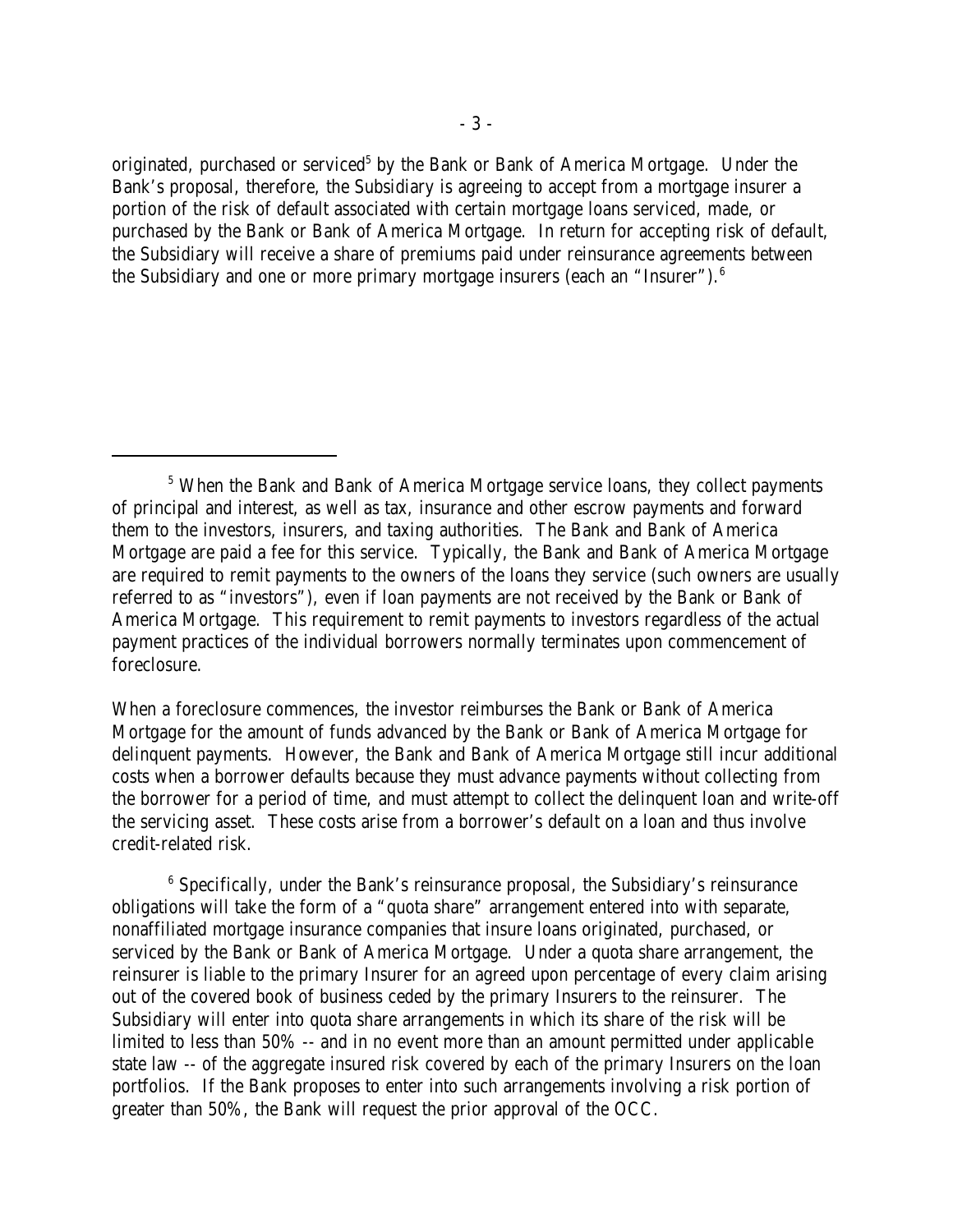## **2. Terms of the Reinsurance Agreements**

Under the reinsurance agreements, the Subsidiary will become liable<sup>7</sup> to the extent provided in the reinsurance agreement to the Insurer when a loan that is originated, purchased, or serviced by the Bank or Bank of America Mortgage, and that is insured by an Insurer, goes into default (i.e., the borrower does not make a scheduled payment of principal and/or interest by the stated due date or within the stated grace period).<sup>8</sup> The Bank represents that under the terms of the reinsurance agreements between the Subsidiary and the Insurers, the Subsidiary's maximum contractual exposure will be limited to an exact percentage of the mortgage insurance risk on each loan or on a pool of loans. Additionally, the Bank represents that its potential liability for the Subsidiary's reinsurance obligation will not exceed the Bank's investment in the Subsidiary.

The Subsidiary will not reinsure mortgage insurance on mortgage loans that have not been originated, purchased or serviced by the Bank or Bank of America Mortgage, and will not underwrite such insurance as a primary insurer.<sup>9</sup>

# **3. Capitalization and Reserve Requirements**

The capitalization of the Subsidiary will be subject to both initial and ongoing requirements, which may vary depending on its size and expected book of business, and other factors. The Subsidiary will maintain a statutory contingency reserve as required by state insurance authorities. This reserve is essentially a "reservation of capital" that restricts dividend payments. The Bank represents that in most states, the contingency reserve is accumulated by retaining 50 percent of earned premiums each year. In most states, the Subsidiary may make withdrawals from the contingency reserves to the extent that losses exceed 35 percent of earned premiums in any year.

<sup>&</sup>lt;sup>7</sup> Neither BankAmerica Corporation nor any of its subsidiaries, including the Bank, will guarantee the activities or obligations of the Subsidiary or provide the Subsidiary with any other credit enhancement. The Bank's total exposure to the mortgage reinsurance activities will be limited, therefore, to the amount of its capital investment. The Bank will insure that the mortgage insurance companies with which the Bank or the Subsidiary may negotiate are advised that none of these credit enhancements will be provided.

<sup>&</sup>lt;sup>8</sup> The primary insurer's agreement to reinsure will not be conditioned on the Bank's or an affiliated lender's agreement to refer any of its mortgage insurance business to the primary insurer, nor will the terms of the agreement (such as the percentage of the premium per loan reinsured that is paid to the Subsidiary) fluctuate depending on the volume of the primary insurance business referred by the lenders to the primary insurer.

<sup>&</sup>lt;sup>9</sup> The Subsidiary will not reinsure its risk obligations through offshore reinsurers.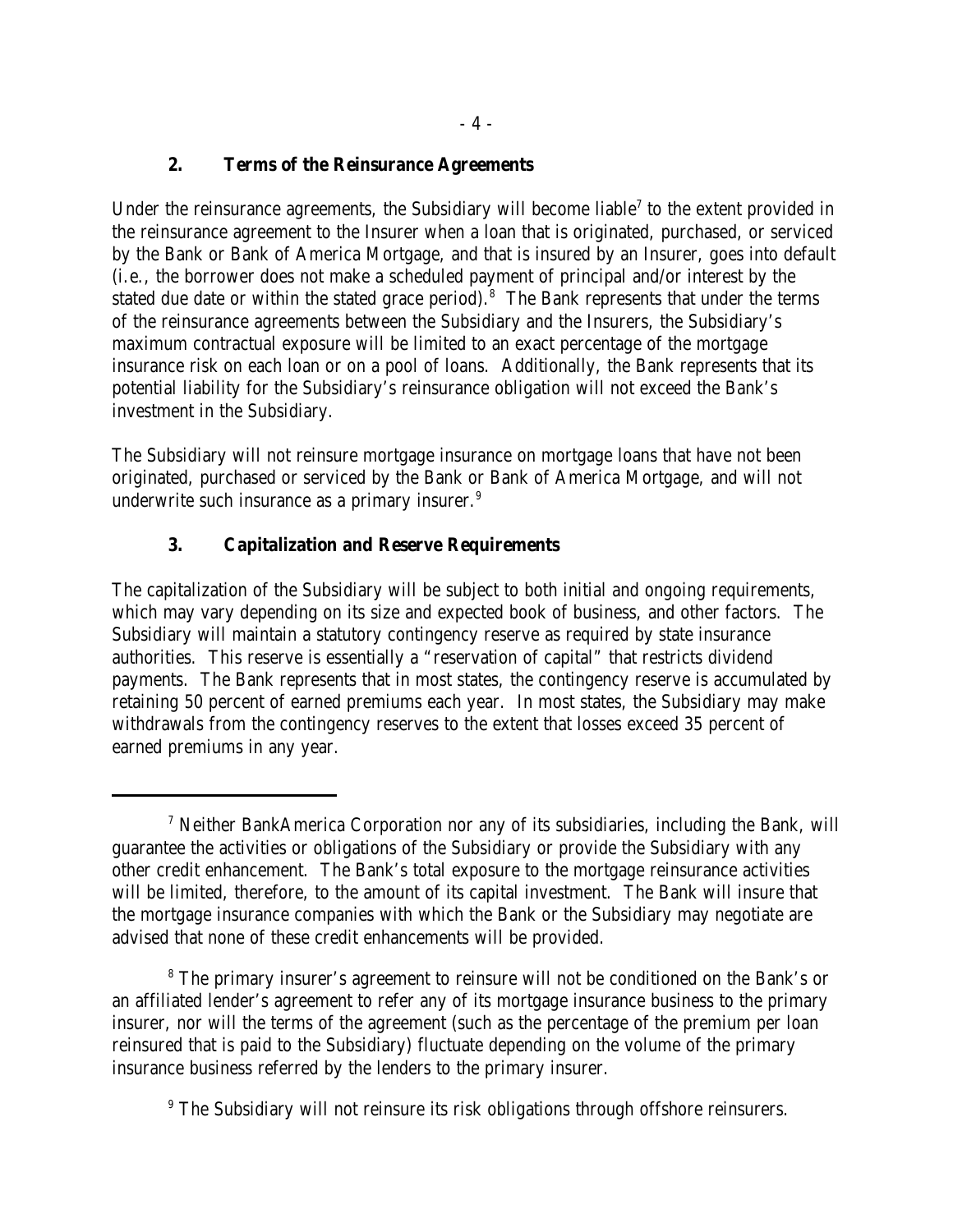Also, the OCC requires that national banks hold capital commensurate with the level and nature of all the risks of their business, including the operation of operating subsidiaries. If the OCC determines that the Bank's capital levels do not adequately protect the Bank from any risks of the reinsurance business of its Subsidiary, the OCC may use its authority under 12 C.F.R. Part 3 to require the Bank to maintain additional capital.<sup>10</sup> The Bank has made a commitment to evaluate the risks presented by the Subsidiary's reinsurance activities and to maintain appropriate levels of capital for the Bank and the Subsidiary.<sup>11</sup> The Bank represents that it will have in place management information systems that will enable the Bank, and the OCC as part of its supervision of the Bank, to monitor, on a quarterly basis, the amount of the Bank's risk-based capital and the amount of reinsurance risk in force at the Subsidiary to verify that the level of Bank capital is sufficient to support the risk. Moreover, the Bank represents that the Subsidiary has made a commitment to establish and maintain adequate contingency and specific case basis reserves as required under the reinsurance agreements.

The Bank also represents that under standard insurance accounting practices and the applicable reinsurance agreements, the reinsurer or the primary insurer is required to establish the following types of reserves for reinsurance risks: an unearned premium ("UEP") reserve, a loss reserve, and an incurred but not reported ("IBNR") loss reserve. The UEP reserve represents the unearned portion of premiums assumed. The loss reserve represents estimated future loss payments for loans that are delinquent but for which an insurance claim has not yet been perfected and paid. The IBNR loss reserve is a liability for future estimated losses and loss adjustment expenses for loans which are delinquent, but not yet reported as such to the primary mortgage insurer.

 $10$  Section 3.10 specifically authorizes the OCC to require higher capital ratios for an individual bank in view of its circumstances. For example, higher capital ratios may be required for "a bank with significant exposure due to the risks from concentrations of credit, certain risks arising from nontraditional activities, or management's overall inability to monitor and control financial and operating risks presented by concentrations of credit and nontraditional activities." 12 C.F.R. 3.10(d).

 $11$  The OCC will treat the Subsidiary's reinsurance obligation as recourse with respect to loans that the Bank originates or acquires, and subsequently sells, and will apply a capital requirement for the obligation equivalent to the Bank's maximum contractual obligation, which, in this case will be limited to its investment in the Subsidiary, plus any retained earnings generated by the Subsidiary. To the extent that the Bank believes and can demonstrate to the satisfaction of the OCC that its actual risk is less than this amount, the OCC will consider whether a different approach to determining the Bank's capital requirement would be more appropriate.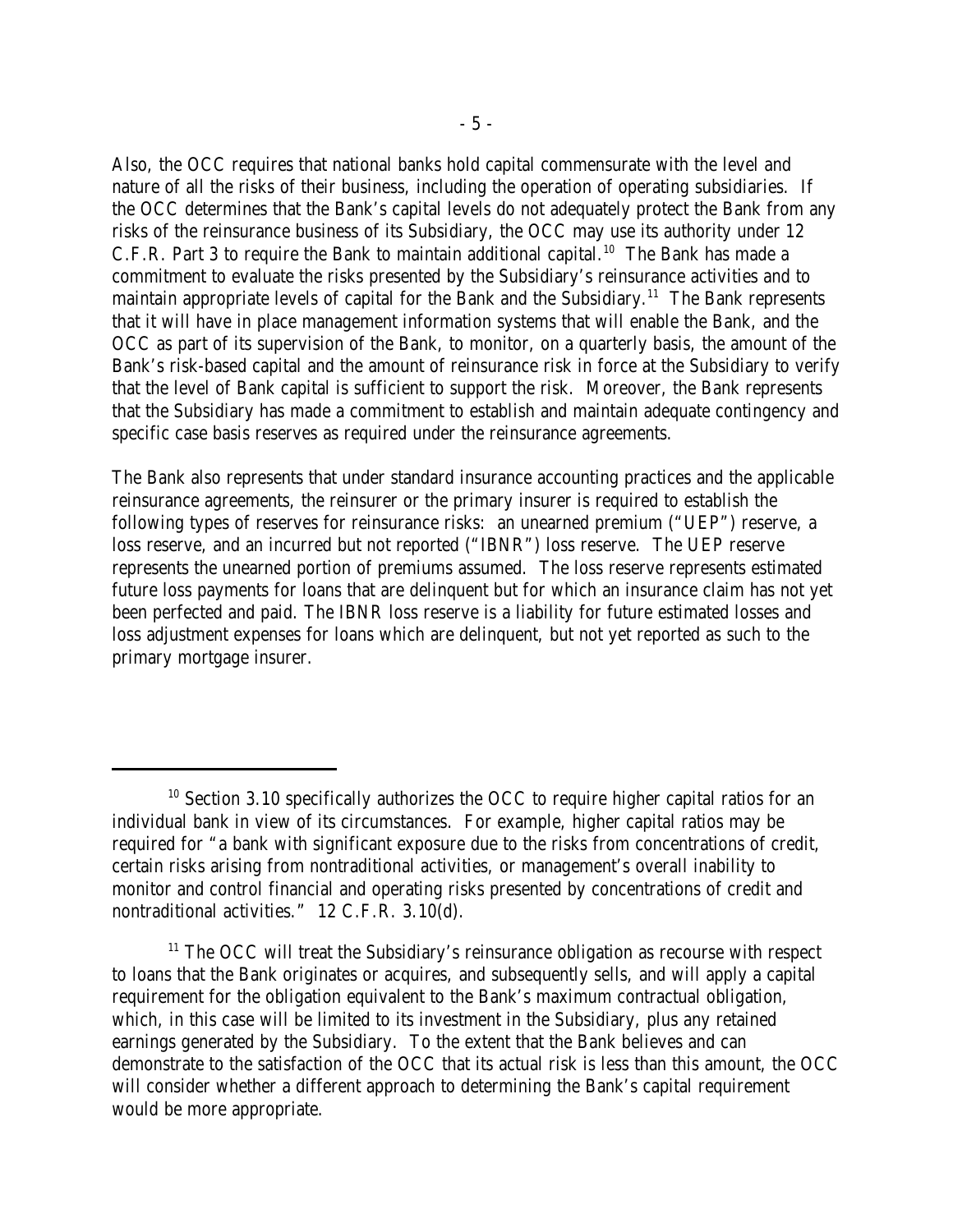#### **4. Consumer Provisions**

The Bank has relationships with various mortgage insurance companies and purchases mortgage insurance directly from an insurer in connection with mortgage loans that the Bank and Bank of America Mortgage originate or purchase. The borrower is charged for the cost of such insurance. Charges for mortgage insurance are included in the monthly payments and annual percentage rates disclosed by banks to customers who are shopping for a low down payment mortgage. Mortgage insurance fees thus are a component of the costs customers consider when comparing competing loan products. The Bank has represented that, in the highly competitive market for residential mortgage loans, the Bank and Bank of America Mortgage have an overriding incentive to arrange for reasonably priced mortgage insurance fees in order to offer competitively priced loans. The Bank has also represented that mortgage insurers are regulated under state laws that include requirements for rate filings and approval.

The Bank represents that the Bank and Bank of America Mortgage will disclose to obligors on residential mortgage loans that are originated, purchased, or serviced by the Bank or Bank of America Mortgage, that the Subsidiary will reinsure a portion of the mortgage insurance issued in connection with the loan and, in return for assuming such risk, the Subsidiary may receive a portion of the insurance premium.<sup>12</sup> The disclosures also will explain that the reinsurance arrangement does not affect the costs of such insurance to the borrower. The Bank further represents that, for those borrowers whose loans have mortgage insurance coverage, it will allow those borrowers the choice to prohibit the Subsidiary from entering into a reinsurance arrangement with the Insurer on their loans.<sup>13</sup>

## **5. Safety and Soundness Considerations**

The Bank's proposal includes safeguards to limit its mortgage reinsurance risk. The Subsidiary will be a state-chartered, state-regulated<sup>14</sup> monoline company (that is, its business will be restricted to the reinsurance of mortgage insurance)<sup>15</sup> and will reinsure mortgage

 $12$  The Bank also represents that the Subsidiary does not pay any commission, fee, remuneration, or other compensation to an insured lender in connection with the placement of mortgage insurance.

 $13$  A meaningful choice would provide the consumer an easy, non-burdensome opportunity to opt out by, for example, indicating a preference one way or the other on a form, or calling a specified 800-number.

 $14$  The Subsidiary will be chartered and regulated by the State of Vermont.

 $15$  All investments made by the Subsidiary will be limited to those investments which are permissible for national banks.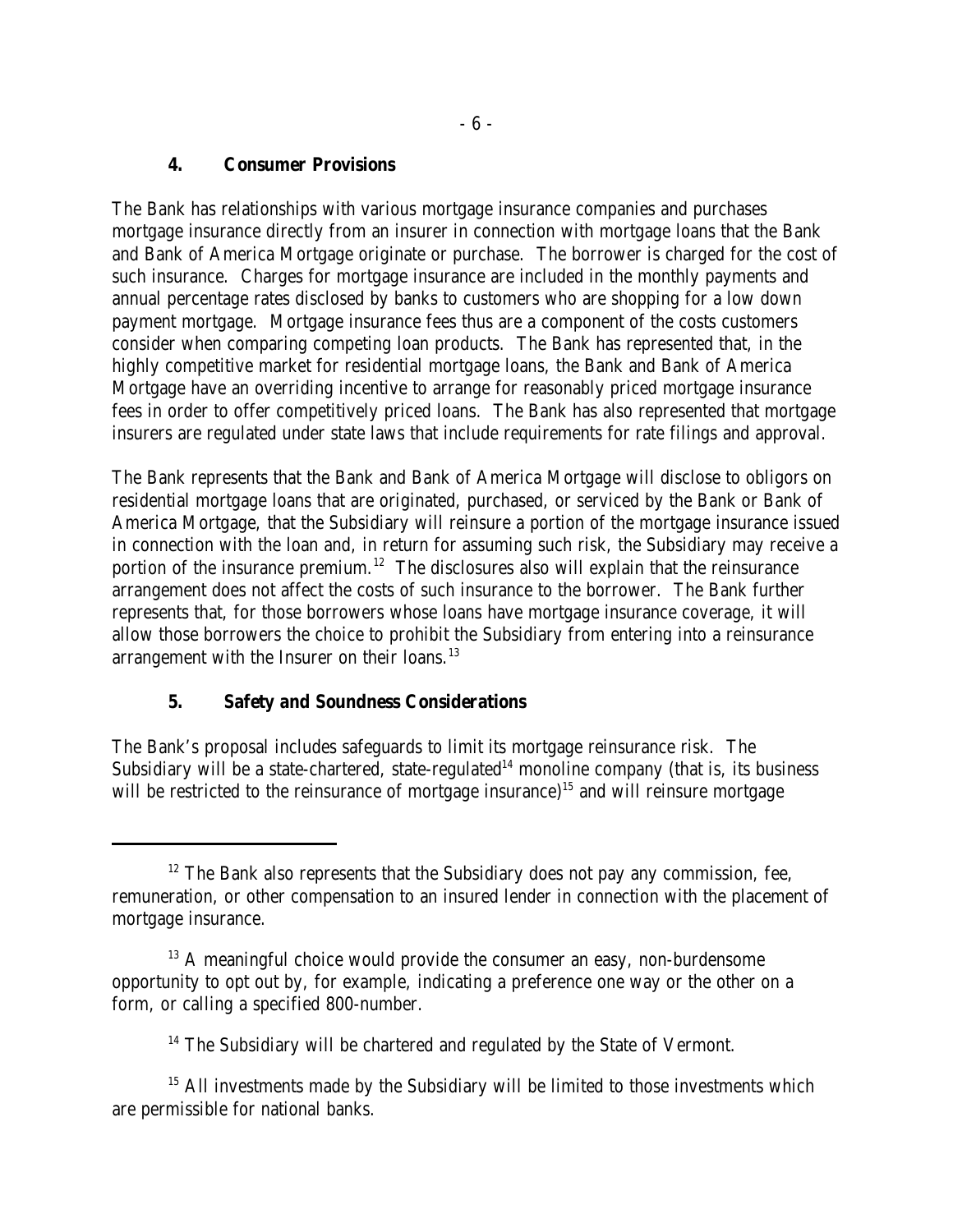insurance only on loans serviced, originated, or purchased by the Bank or Bank of America Mortgage. The Subsidiary will not reinsure other mortgage loans.

The Subsidiary also will not underwrite mortgage insurance as a primary insurer. Specifically, the Bank has noted that: (1) a primary insurer operating under applicable state laws will underwrite the mortgage insurance that will be reinsured by the Subsidiary; (2) the primary insurer will set premium rates and will administer the claim settlement process; (3) the lender's insurance contract will be solely with the primary insurer, not the Subsidiary; (4) the primary insurer will be solely responsible for all loss, except a predetermined range of loss; and (5) the primary insurer must pay the entire portion of claims and then seek reimbursement from the Subsidiary for the reinsured portion.

The Subsidiary will be a bona fide subsidiary, managed and operated by its own employees or employees who are dual or leased employees of other Bank affiliates. Officers and directors of the Subsidiary may also be officers and directors of BankAmerica Corporation or its subsidiaries. When acting in their official capacities for the Subsidiary, however, these employees, officers and directors will act solely on behalf of the Subsidiary and will be subject to all applicable fiduciary duties owed to the Subsidiary corporation.<sup>16</sup> In addition, the services of a third party administrator ("TPA") will be utilized. Pursuant to a management agreement, the TPA will provide assistance and services to the Subsidiary, including collection and recording of premiums, preparation of budgets and forecasts, maintenance of premium and policy records, processing claim payments, and tracking and monitoring claims and claim activity. $17$ 

The Bank's own credit standards and credit underwriting experience will also be used to manage reinsurance risk since the Subsidiary will only reinsure home mortgage loan credit risks consistent with the Bank's underwriting standards. With respect to mortgage loans originated by the Bank and Bank of America Mortgage, the Bank and Bank of America Mortgage purchase mortgage insurance from several different underwriters. These mortgage insurance underwriters have accepted the mortgage lending standards of the Bank and Bank of

 $16$  The Subsidiary will maintain separate books and records and hold itself out to the public as a separate corporate entity, and will be regulated under state insurance laws as a separate corporation.

 $17$  Under the terms of the management agreement, the TPA will indemnify and hold the Subsidiary harmless from and against any and all losses, costs, damages and expenses which the Subsidiary may incur as a result of the negligence or willful misconduct of the TPA, its employees, agents and contractors or the breach of any term, warranty or covenant of the management agreement.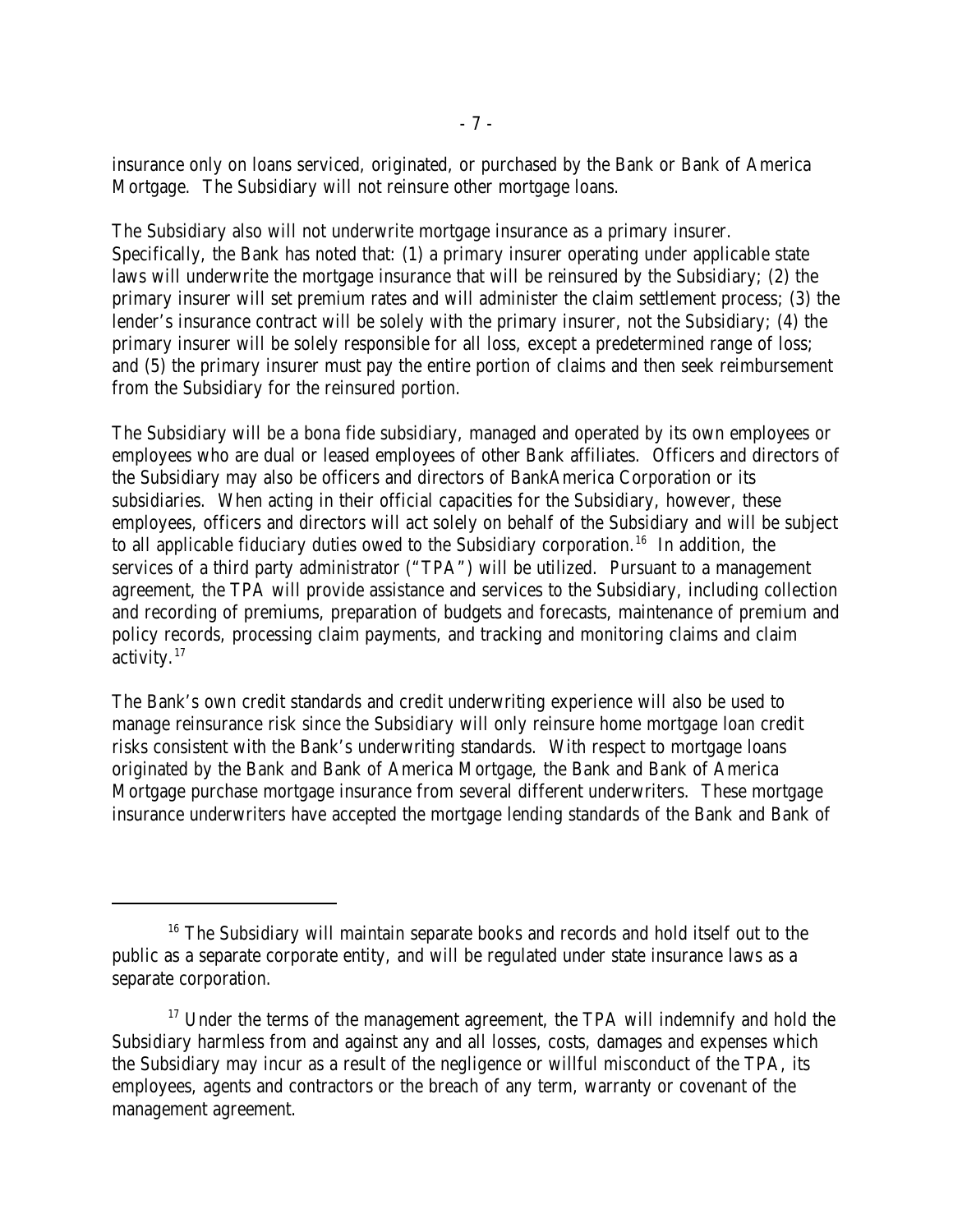America Mortgage<sup>18</sup> as a sufficient basis for determining if they will issue mortgage insurance coverage. Under this process, commonly referred to as "delegated underwriting," the mortgage insurance companies rely on the same underwriting standards and the same personnel used by the Bank and Bank of America Mortgage in determining whether to approve a particular mortgage loan in the first instance. Thus, the approval of mortgage loans by the Bank and Bank of America Mortgage is accepted by the primary mortgage insurance companies as the basis upon which to issue mortgage insurance coverage.

With respect to loans acquired or serviced by the Bank, either before or shortly after the Bank or Bank of America Mortgage agrees to acquire the portfolio or act as servicer, these portfolios are reviewed to determine whether the credit quality of the portfolio meets the Bank's credit standards. For serviced loans in particular, the Bank represents that the Subsidiary will reinsure these loans only when the servicing rights for these loans are acquired under the Bank of America Co-Issue Program. Under the Co-Issue Program, the co-issuing servicing transferors are advised of the Bank's credit standards in advance. The Bank and Bank of America Mortgage then re-underwrite serviced loans within three months after the servicing rights are acquired, using a statistically valid sample of loans acquired within the period. Loans that fail to comply with the Bank's credit standards are "put back" to the servicing transferor (typically the mortgage loan originator), pursuant to the co-issue contract. If patterns of deficiency are discovered or suspected, additional sampling is performed. Moreover, if at any time it is determined that a specific loan (whether previously sampled or not) was originated not in compliance with the Bank's previously approved credit standards, servicing may be transferred back to the original transferor. Consequently, when acquiring servicing rights to a loan portfolio, the Bank and Bank of America Mortgage engage in a credit review, using their lending expertise, similar to credit reviews involved in other lending activities.

The Subsidiary will also be subject to regulation and oversight by regulatory authorities. As a state-chartered reinsurer, the Subsidiary will be subject to regulation by the state insurance authorities and state law requirements including licensing, capital, and reserve requirements. The Bank has represented that its current intention is for the Subsidiary to be chartered in Vermont. The Bank also represents that under the reinsurance agreements between the Subsidiary and the mortgage insurers, the Subsidiary will agree to comply with the reinsurance regulatory requirements of the mortgage insurer's state of domicile.<sup>19</sup>

 $18$  The Bank has represented that Bank of America Mortgage uses underwriting standards comparable to the Bank's for their mortgage loans.

 $19$  The Bank is also aware of the applicability of certain provisions under the Real Estate Settlement Procedures Act ("RESPA"), 12 U.S.C. §§ 2601-2617 (1997), and has represented that the Subsidiary's activities will be conducted in compliance with applicable provisions of RESPA.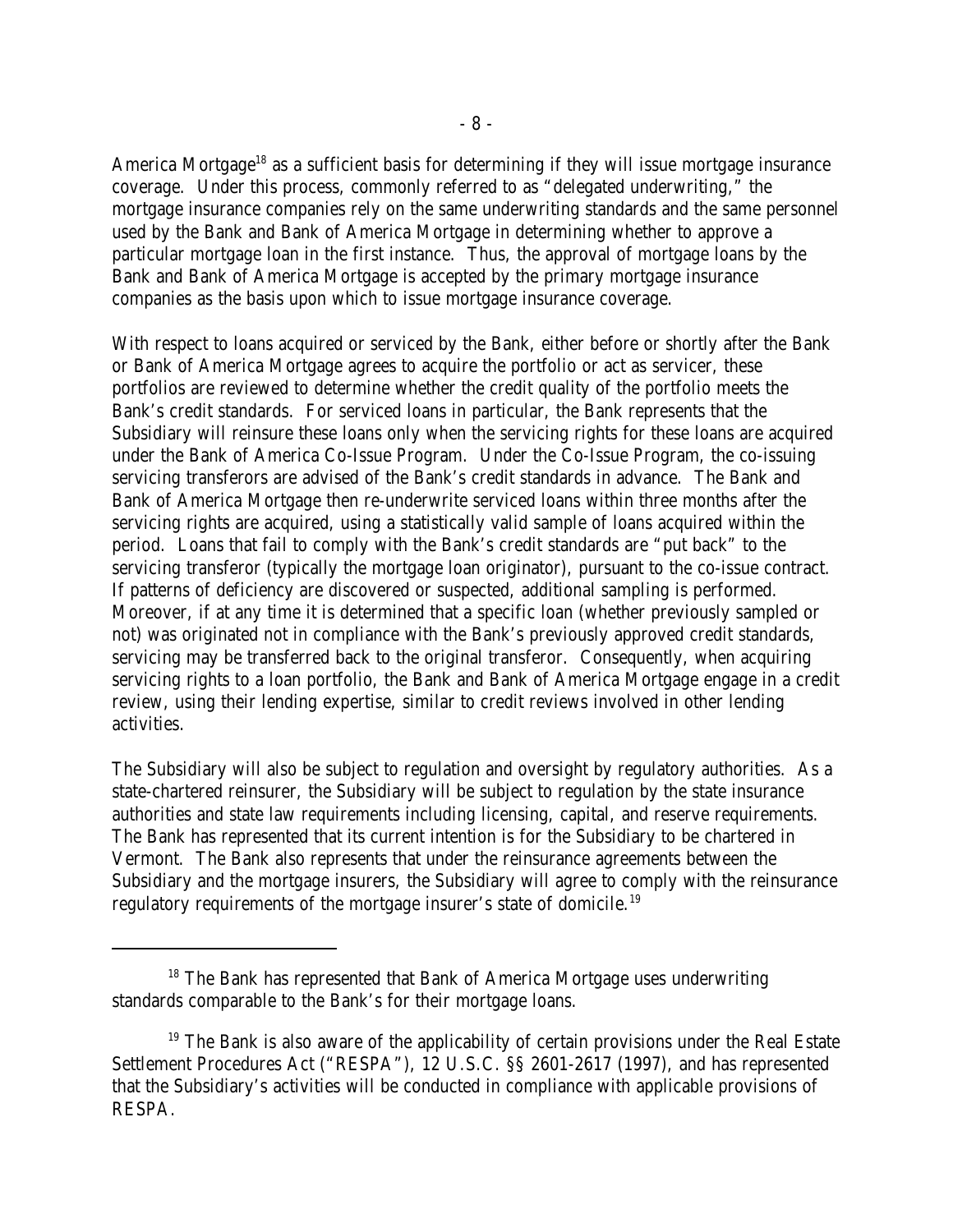In return for accepting the limited credit risk associated with the proposed reinsurance arrangement, the Subsidiary will receive insurance premiums, as well as investment income from its cash flow, providing a potentially important source of revenue for the Bank and the Subsidiary.

## **ANALYSIS**

#### **A. Statutory Framework**

The National Bank Act provides that national banks shall have the power:

[t]o exercise . . . all such incidental powers as shall be necessary to carry on the business of banking; by discounting and negotiating promissory notes, drafts, bills of exchange, and other evidences of debt; by receiving deposits; by buying and selling exchange, coin, and bullion; by loaning money on personal security; and by obtaining, issuing, and circulating notes . . . .

12 U.S.C. § 24(Seventh).

The Supreme Court has held that this powers clause is a broad grant of the power to engage in the business of banking, including the five specifically recited powers and the business of banking as a whole.<sup>20</sup> Many activities that are not included in the enumerated powers are also part of the business of banking. Judicial cases reflect three general principles used to determine whether an activity is within the scope of the "business of banking": (1) is the activity functionally equivalent to or a logical outgrowth of a recognized banking activity; (2) would the activity respond to customer needs or otherwise benefit the bank or its customers; and (3) does the activity involve risks similar in nature to those already assumed by banks.<sup>21</sup> Further, as the Supreme Court established in the *VALIC* decision, national banks are also authorized to engage in an activity if that activity is incidental to the performance of the five specified powers in 12 U.S.C.  $\S$  24(Seventh) or incidental to the performance of an activity that is part of the business of banking.

*See NationsBank of North Carolina, N.A. v. Variable Annuity Life Insurance Co.*, 20 513 U.S. 251 (1995) ("*VALIC*").

<sup>&</sup>lt;sup>21</sup> See, e.g., Merchants' Bank v. State Bank, 77 U.S. 604 (1871); *M & M Leasing Corp. v. Seattle First National Bank*, 563 F.2d 1377, 1382 (9th Cir. 1977), *cert. denied*, 436 U.S. 956 (1978); *American Insurance Association v. Clarke*, 865 F.2d 278, 282 (2d Cir. 1988).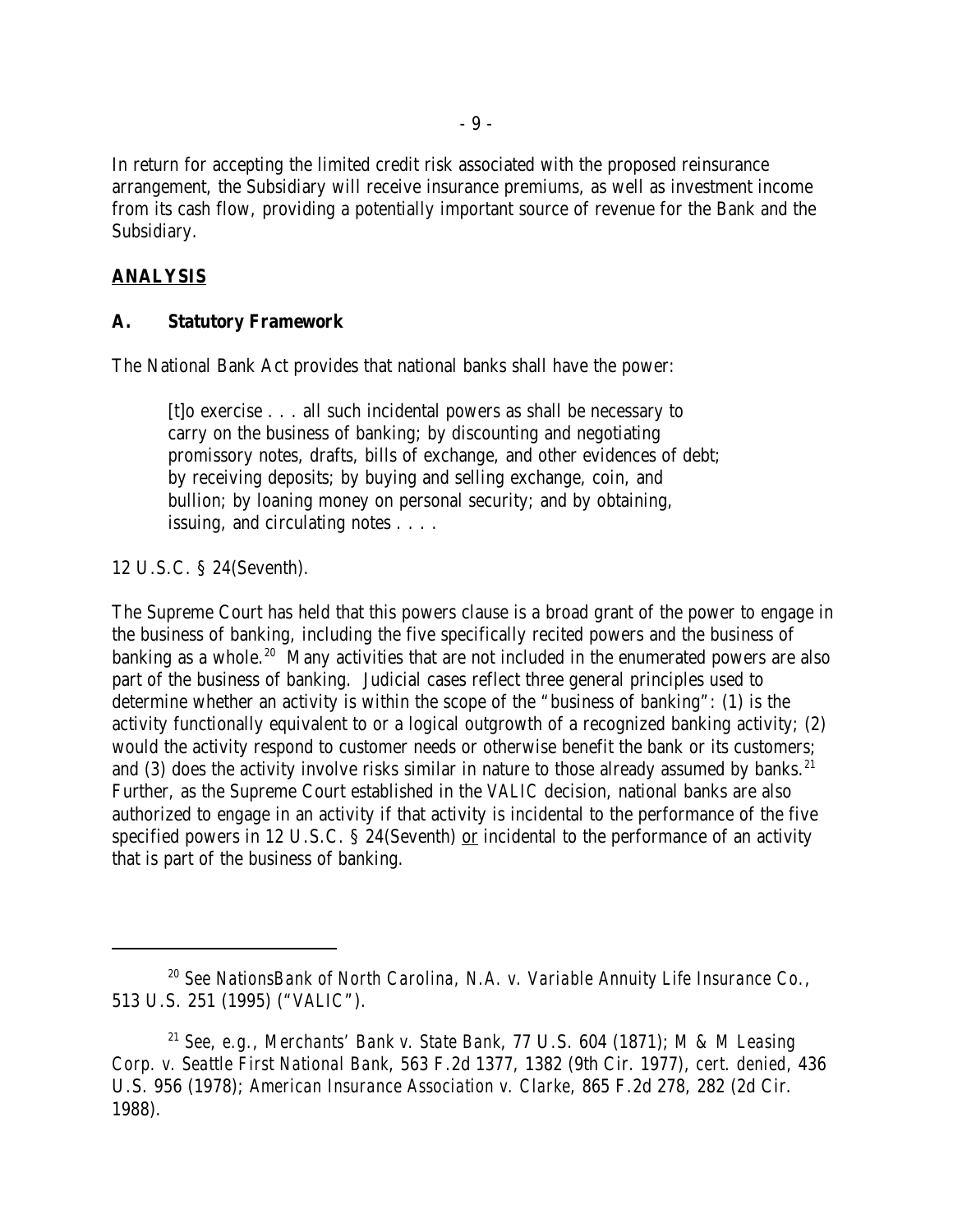#### **B. "Business of Banking" Analysis**

#### **1. Functionally Equivalent to or a Logical Outgrowth of Recognized Banking Functions**

The OCC previously has determined that reinsuring a portion of the mortgage insurance on loans originated, purchased, or serviced by the parent bank of an operating subsidiary, or by the parent bank's lending affiliates, is generally permissible under the National Bank Act, because this activity is part of, or incidental to, the business of banking. <sup>22</sup> With respect to originated or purchased loans, the OCC concluded that this reinsurance activity is part of the business of banking because it is comparable to an extension of low down payment mortgage loans without mortgage insurance, but with a higher interest rate to cover the risk of repayment. The reinsurance activities also were found to be functionally equivalent to a partial repurchase of a national bank's own loans, a traditional banking activity. The OCC concluded that the reinsurance activities benefited national banks by providing flexibility in acquiring credit risks and obtaining new sources of credit-related income. Banks' involvement in reinsurance may also benefit customers by increasing competition and promoting the availability of mortgage insurance at competitive rates. Finally, the OCC concluded that reinsurance involves credit judgments and the assumption of credit risks comparable to other lending activities. The OCC thus concluded that the reinsurance activities are part of the business of banking. Alternatively, the OCC concluded that mortgage reinsurance would be permissible as an activity incidental to banking, particularly to a national bank's express power to make loans, because it optimized the use of the bank's credit underwriting capacities. $23$ 

With respect to the reinsurance of mortgage insurance on loans serviced by a national bank or its affiliates, the OCC also concluded that this reinsurance activity also is part of the business of banking, because reinsuring mortgage insurance on loans serviced by a national bank or its affiliates is functionally equivalent to, or a logical outgrowth of, a bank's mortgage banking business.<sup>24</sup> As a loan servicer, the Bank conducts a credit review of the insured mortgage loan

<sup>&</sup>lt;sup>22</sup> See, e.g., the Mortgage Reinsurance Approval Letters. We note, moreover, that national banks have long been recognized to have broad authority to reinsure credit-related insurance products. *See* Corporate Decision No. 97-92 (November 1997) (authorizing reinsurance of credit-related disability and involuntary unemployment insurance); Interpretive Letter No. 277, *reprinted in* [1983-1984 Transfer Binder] Fed. Banking L. Rep. (CCH) ¶ 85,441 (December 13, 1983) (authorizing reinsurance of credit-related life insurance); Letter dated March 31, 1995 (unpublished) (authorizing reinsurance of credit-related involuntary unemployment, life, and disability insurance).

<sup>&</sup>lt;sup>23</sup> See the Mortgage Reinsurance Approval Letters and IL 743.

<sup>&</sup>lt;sup>24</sup> See Corporate Decision No. 98-40 (August 18, 1998).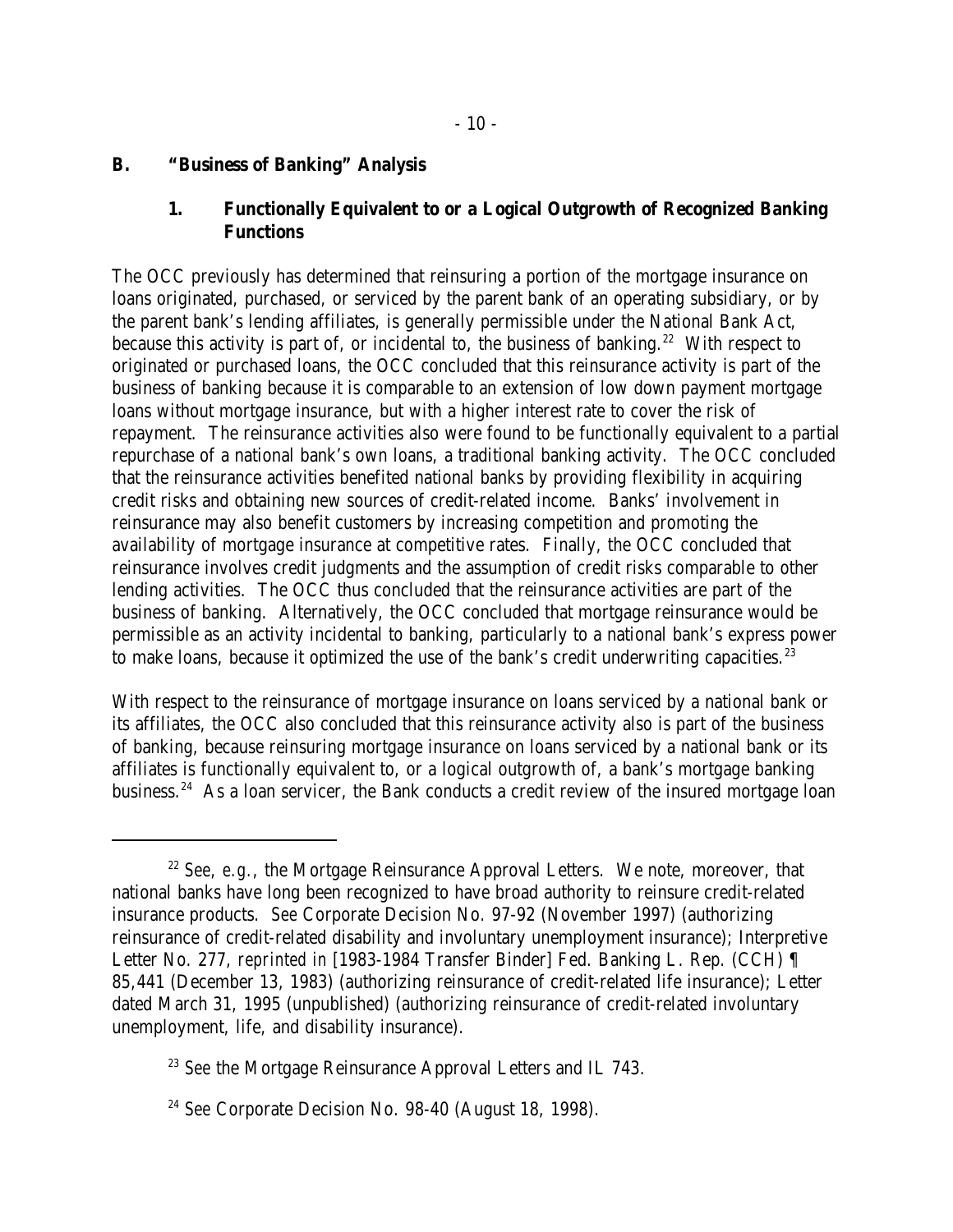portfolio that is similar to the credit review employed when purchasing participation interests in a portfolio of mortgage loans. Using its lending expertise, the Bank evaluates the credit risks involved in the portfolio in determining appropriate charges for its servicing activities. When the Bank agrees to become a servicer, it assumes credit risks that a borrower will default and must manage those risks when foreclosures occur. Thus, the proposed reinsurance of serviced loans is functionally equivalent to purchases of a loan participation in the serviced loans. These reinsurance activities permit the Bank to acquire credit risks and new sources of credit-related income. Reinsuring mortgage insurance on loans that the Bank and Bank of America Mortgage service involves credit judgments and the assumption of credit risks similar to reinsuring loans the Bank and Bank of America Mortgage originate or purchase.

# **2. Respond to Customer Needs or Otherwise Benefit the Bank or Its Customers**

The Bank's proposal potentially benefits the Bank and its customers. The Bank and Bank of America Mortgage usually require a down payment of at least 20 percent of the appraised value of a home. However, the Bank and Bank of America Mortgage will accept smaller down payments if repayment of a mortgage is backed by mortgage insurance. Thus, customers benefit from mortgage insurance because it enables them to make small down payments on the purchases of their homes. They have the option of paying the higher monthly costs associated with low down payments, or paying a larger down payment. The Bank's involvement in mortgage reinsurance should not diminish customers' ability to obtain optional mortgage insurance, and may even increase competition and promote the availability of mortgage insurance at competitive rates.

The Bank's proposal also benefits the Bank because it provides the Bank flexibility in structuring its activities to obtain new sources of credit-related business and income. Not only will the Bank be able to engage in credit activity by originating or acquiring loans and loan participations, but it will also be able to reinsure loans it originated, acquired, or services for others. This will provide the Bank an alternative vehicle for managing its mortgage-related risk exposure and achieving risk objectives. In addition, as described below, the Bank's proposal will enable the Bank to use its existing credit staff and credit expertise to generate additional revenues.

# **3. Risks Similar in Nature to Those Already Assumed by National Banks**

National banks are already authorized to reinsure credit-related insurance, including mortgage insurance.<sup>25</sup> The risks a national bank assumes in reinsuring mortgage insurance in the manner proposed by the Bank are essentially the same type as the risks associated with the permissible

<sup>&</sup>lt;sup>25</sup> See the Mortgage Reinsurance Approval Letters, IL 743, and Corporate Decision 98-40 (August 18, 1998).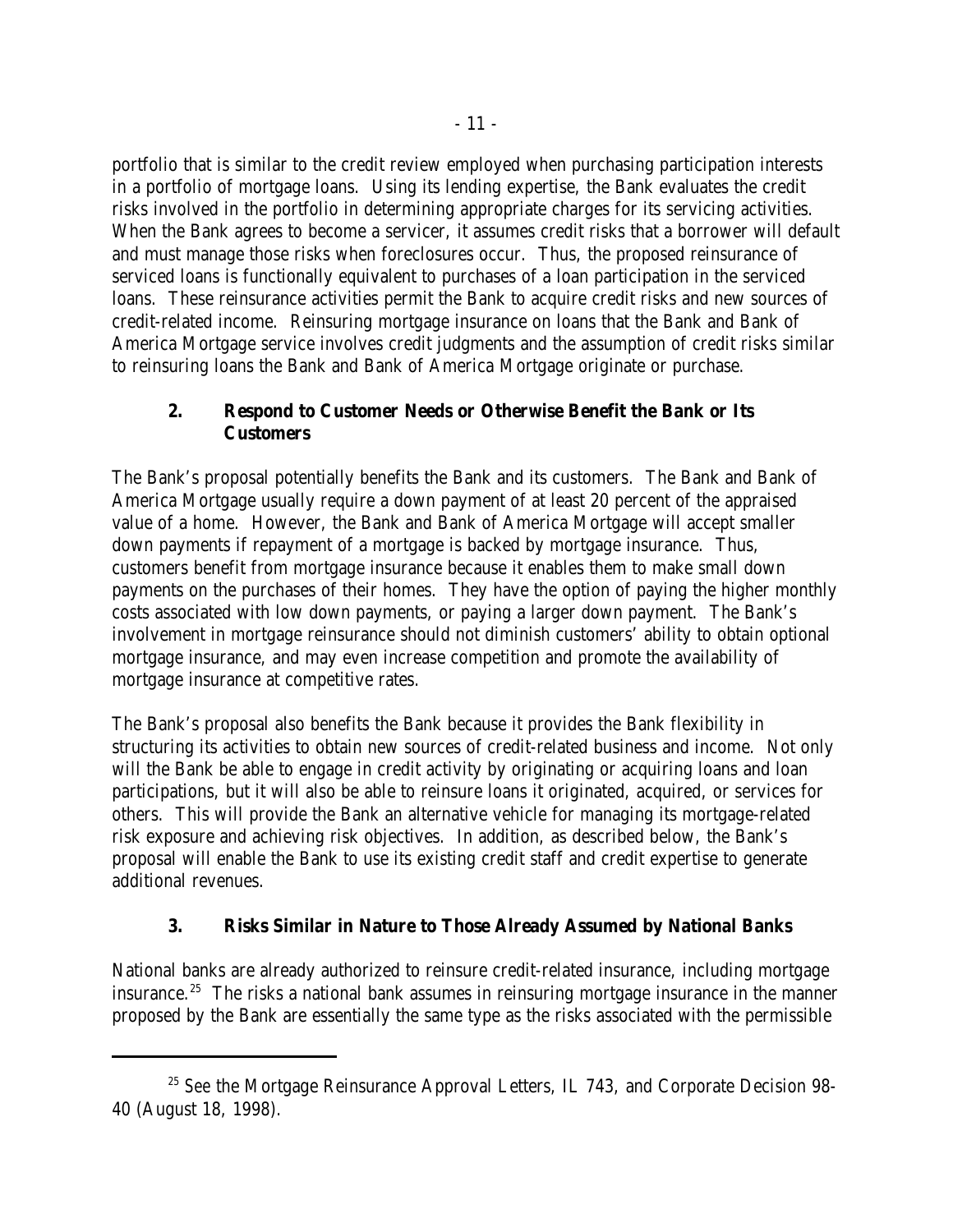activities of underwriting, servicing, participating in and reinsuring mortgage loans. Through the proposed reinsurance activities, the Subsidiary will assume credit risks in mortgage loans. With respect to the reinsurance of mortgage insurance on loans made or purchased by the Bank or Bank of America Mortgage, the Subsidiary's risks are similar to risks that would be incurred by the Bank or Bank of America Mortgage on a loan with a high loan-to-value ratio not covered by mortgage insurance or through purchases of participations in the Bank's loans. With respect to the reinsurance of mortgage insurance on loans serviced by the Bank or Bank of America Mortgage, the Subsidiary's risks are similar to risks that would be incurred by the Bank in the purchase of a participation interest in mortgage loans made by a third party, or incurred by the Bank in the acquisition of servicing rights to a portfolio of mortgage loans. These risks also are similar to risks assumed when reinsuring the Bank's and Bank of America Mortgage's mortgage loans.

## **C. Incidental To the Business of Banking Analysis**

The OCC also previously determined that even if reinsuring a portion of the mortgage insurance on loans originated, purchased, or serviced by the parent bank of an operating subsidiary, or originated or purchased by the parent bank's lending affiliates were not viewed as part of the business of banking, this reinsurance activity is generally permissible because it is incidental to the business of banking, since it is incidental to a national bank's express power to make loans. 26

Based on the particular facts of the Bank's case, the Bank's proposal clearly is incidental to the business of banking. In *NationsBank of North Carolina, N.A. v. Variable Annuity Life Insurance Co.*, 513 U.S. 251 (1995) ("*VALIC*"), the Supreme Court expressly held that the "business of banking" is not limited to the enumerated powers in 12 U.S.C. § 24(Seventh), but encompasses more broadly activities that are part of the business of banking.<sup>27</sup> The *VALIC* decision further established that banks may engage in activities that are incidental to the enumerated powers as well as the broader "business of banking."

Prior to *VALIC*, the standard that was often considered in determining whether an activity was incidental to banking was the one advanced by the First Circuit Court of Appeals in *Arnold Tours*, Inc. v. Camp, 472 F.2d 427 (1st Cir. 1972) ("*Arnold Tours*"). The *Arnold Tours* standard defined an incidental power as one that is "convenient or useful in connection with the performance of one of the bank's established activities pursuant to its *express* powers under the National Bank Act."<sup>28</sup> Even prior to *VALIC*, the *Arnold Tours* formula represented the

*See* footnote 25, *supra*. 26

<sup>&</sup>lt;sup>27</sup> *VALIC* at 258, n.2.

<sup>&</sup>lt;sup>28</sup> Arnold Tours at 432 (emphasis added).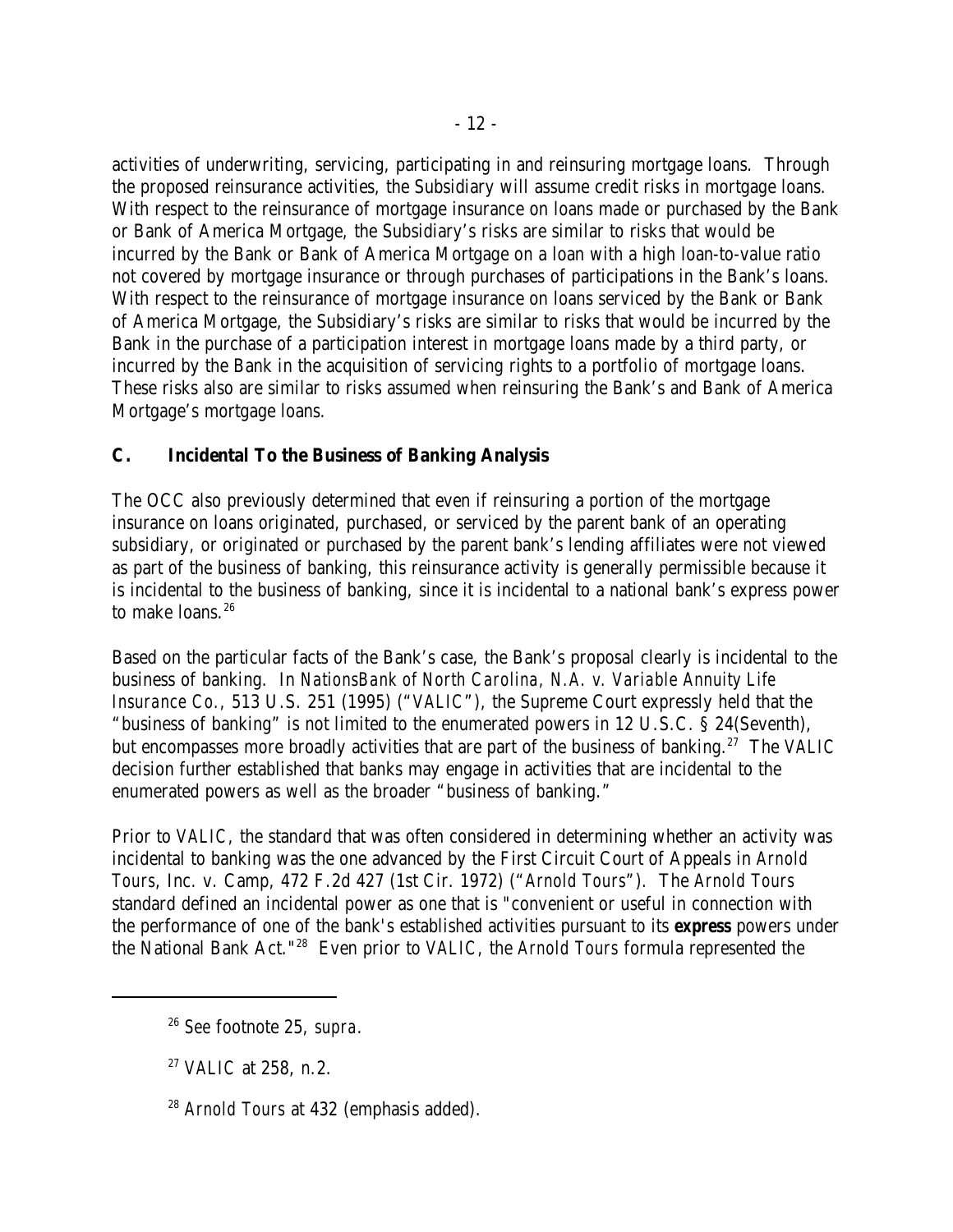narrow interpretation of the "incidental powers" provision of the National Bank Act.<sup>29</sup> The *VALIC* decision, however, has established that the *Arnold Tours* formula provides that an incidental power includes one that is convenient and useful to the "business of banking," as well as a power incidental to the express powers specifically enumerated in 12 U.S.C. § 24(Seventh).

The activity the Bank proposes is incidental to the business of banking under the *Arnold Tours* standard. Reinsuring mortgage insurance in the manner proposed by the Bank is incidental to its express power to make loans. The proposed activity is "convenient" and "useful" to the Bank's power to make loans because it will enable the Bank to structure mortgage loans in a more flexible way.<sup>30</sup> Specifically, with respect to loans originated or purchased by the Bank or Bank of America Mortgage, the proposed activity will provide the Bank an alternative structure for making loans that could otherwise be made with a higher rate of interest to cover the increased risk of nonpayment associated with a low down payment. The proposed activities also provide the Bank an alternative to participating in loans to expand its credit activities. With respect to loans serviced by the Bank or Bank of America Mortgage, reinsuring the mortgage insurance on serviced loans is another mechanism for engaging in the business of assuming mortgage credit risk. The proposed activities will provide the Bank with flexibility by enabling the Bank to further diversify its mortgage banking activities by adding a new activity to the origination and acquisition of mortgage loans as a source of revenue. This flexibility is convenient and useful to the Bank in determining how to structure its mortgage banking business in the most efficient and profitable manner.

The proposed activities also are incidental to lending activities because they enable the Bank to optimize the use of its existing credit staff and credit expertise to generate additional revenues through activities that support and enhance the Bank's lending business. The activities also enable the Bank to better manage its credit portfolio.

In connection with reviewing the scope of national banks' incidental powers authority, the courts have also determined that, within reasonable limits, certain activities can be incidental to banking when those activities enable a bank to realize gain or avoid loss from activities that

<sup>&</sup>lt;sup>29</sup> Interpretive Letter No. 494, *reprinted in* [1989-1990 Transfer Binder] Fed. Banking L. Rep. (CCH) ¶ 83,083 (December 20, 1989).

*Arnold Tours. See also*, *Franklin National Bank of Franklin Square v. New York*, 30 347 U.S. 373 (1954) (power to advertise bank services); and *Auten v. United States Nat'l Bank*, 174 U.S. 125 (1899) (power to borrow money). In these cases the courts' holdings relied on whether the activity was "useful."